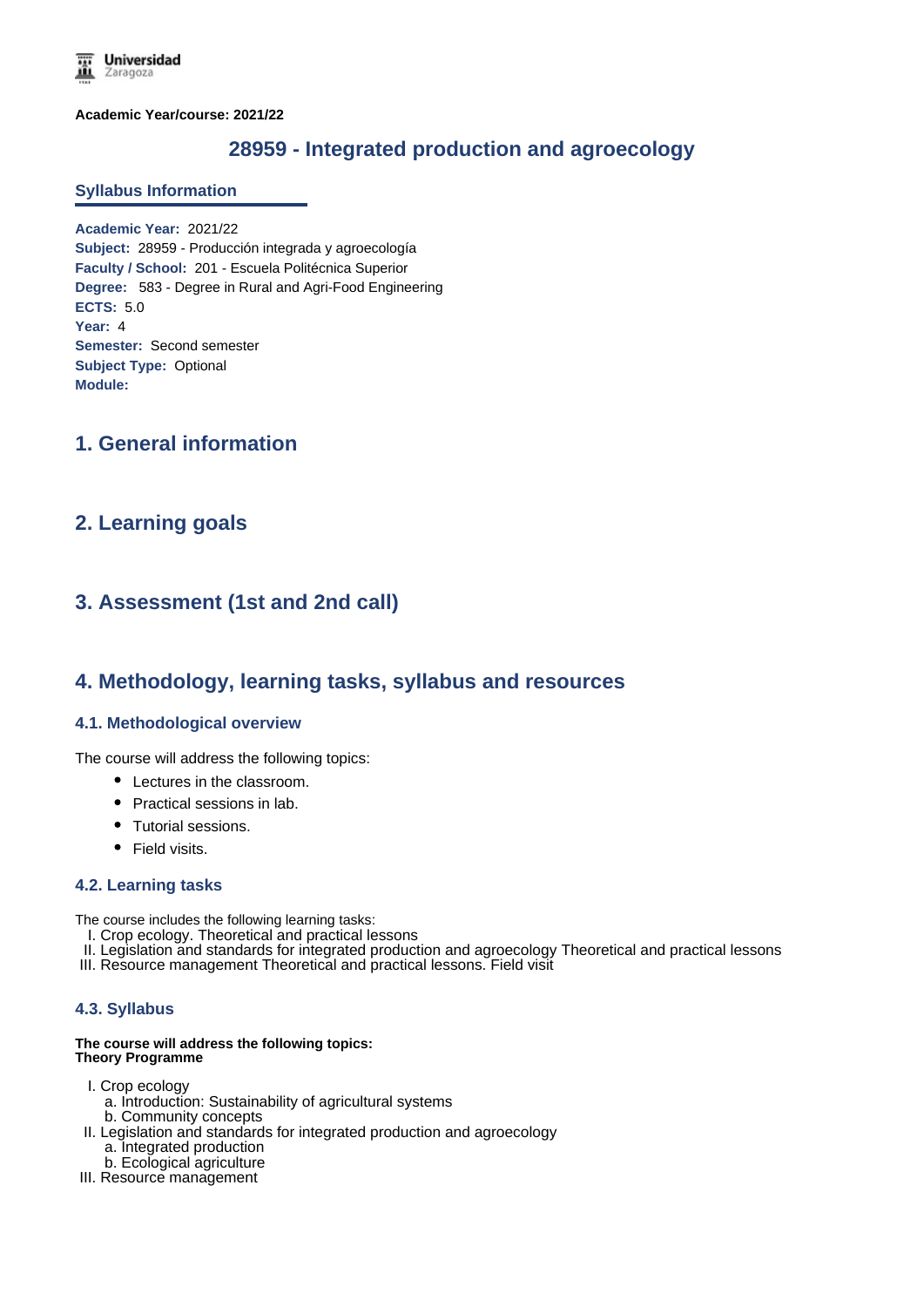- a. Soil management
- b. Water management
- c. Vegetation cover management
- d. Integrated crop protection

**Practical programme**

- I. Characterisation of the initial situation: Surveys
- II. Detecting problematic situations
- III. Handling alternatives

Field visit

### **4.4. Course planning and calendar**

| Week                  | $\mathbf{1}$   | $\overline{c}$ | 3              | $\overline{4}$ | 5              | 6              | $\tau$         | SS | 8              | 9              | 10             | 11             | 12             | 13             | 14               | 15    |
|-----------------------|----------------|----------------|----------------|----------------|----------------|----------------|----------------|----|----------------|----------------|----------------|----------------|----------------|----------------|------------------|-------|
| Session               | I-a            | $I-b$          | II a           | $II-b$         | III-a          | $III-b$        | $III-b$        |    | $III-c$        | $III-d$        | III-d          |                |                |                |                  |       |
| Hours                 | $\overline{2}$ | $\overline{c}$ | $\overline{2}$ | $\overline{2}$ | $\mathbf{2}$   | $\sqrt{2}$     | $\sqrt{2}$     |    | $\sqrt{2}$     | $\overline{c}$ | $\overline{2}$ |                |                |                |                  |       |
| Practical<br>sessions | $\mathbf I$    | $\bf I$        |                | $\mathbf{I}$   | $\mathbf{I}$   | $\mathbf{I}$   | III            |    | Ш              | Ш              | $\rm III$      | III            | III            | III            | III              |       |
| Hours                 | $\overline{2}$ | $\overline{c}$ |                | $\overline{2}$ | $\mathbf{2}$   | $\overline{2}$ | $\mathbf{2}$   |    | $\overline{2}$ | $\overline{c}$ | $\overline{2}$ | 2              | $\overline{c}$ | $\sqrt{2}$     | $\boldsymbol{2}$ |       |
| Field visit           |                |                | $V-1$          |                |                |                |                |    |                |                |                |                |                |                |                  |       |
| Hours                 |                |                | 4              |                |                |                |                |    |                |                |                |                |                |                |                  |       |
| Evaluation            |                |                |                |                |                |                |                |    |                |                |                |                |                |                |                  | 3     |
| Personal work         | 5              | 5              | 5              | 3              | 3              | 3              | $\overline{4}$ | 6  | $\overline{4}$ | 4              | $\overline{4}$ | $\overline{4}$ | $\overline{4}$ | $\overline{4}$ | 6                | $8\,$ |
| <b>TOTAL</b>          | 9              | 9              | 11             | $\tau$         | $\overline{7}$ | 7              | 8              | 6  | 8              | 8              | 8              | 6              | 6              | 6              | 8                | 11    |

### **4.5. Bibliography and recommended resources**

- **BB** Agroecología y desarrollo : aproximación a los fundamentos agroecológicos para la gestión sustentable de agrosistemas mediterráneos / Juana Labrador Moreno, Miguel Ángel Altieri (coordinadores) . Cáceres : Universidad de Extremadura ; Madrid : Mundi- Prensa, 2001
- **BB** Fernández Ales, Rocío. Ecología para la agricultura / Rocio Fernández Alés, María José Leiva Morales . Madrid [etc.] : Mundi-Prensa, 2003
- **BB** Gliessman, Stephen R.. Agroecología : procesos ecológicos en agricultura sostenible / Stephen R. Gliessman . Turrialba : CATIE , 2002
- **BB** Loomis, R.S.. Ecología de cultivos : Productividad y manejo en sistemas agrarios / R.S. Loomis, D.J. Connor . Madrid : Mundi-Prensa, 2002
- **BB** Powers, Laura E.. Principios ecológicos en agricultura / Laura E. Powers, Robert McSorley ; traducido por Alfredo Pozuelo. . Madrid : Paraninfo, Thomson Learning, 2001
- **BC** Agricultura sostenible / coordinadores, Rafael M. Jiménez Díaz y Jaime Lamo de Espinosa . Madrid : Mundi-Prensa : Agrofuturo : Life, 1998
- **BC** Agroecology / [edited by] C. Ronald Carroll, John H. Vandermeer, Peter Rosset . New York ; London : McGraw-Hill, c1990
- **BC** Carrero, José María. Lucha integrada contra las plagas agrícolas y forestales / José María Carrero . Madrid : Mundi-Prensa, 1996
- **BC** Dajoz, Roger. Tratado de ecología / Roger Dajoz ; traducción y revisión técnica María José Leiva Morales . 2ª ed., rev. y amp. Madrid : Mundi-Prensa, 2002
- **BC** La práctica de la agricultura y ganadería ecológicas / [autores: Itziar Aguirre Jiménez... [et al.]] . 2ª ed. Sevilla